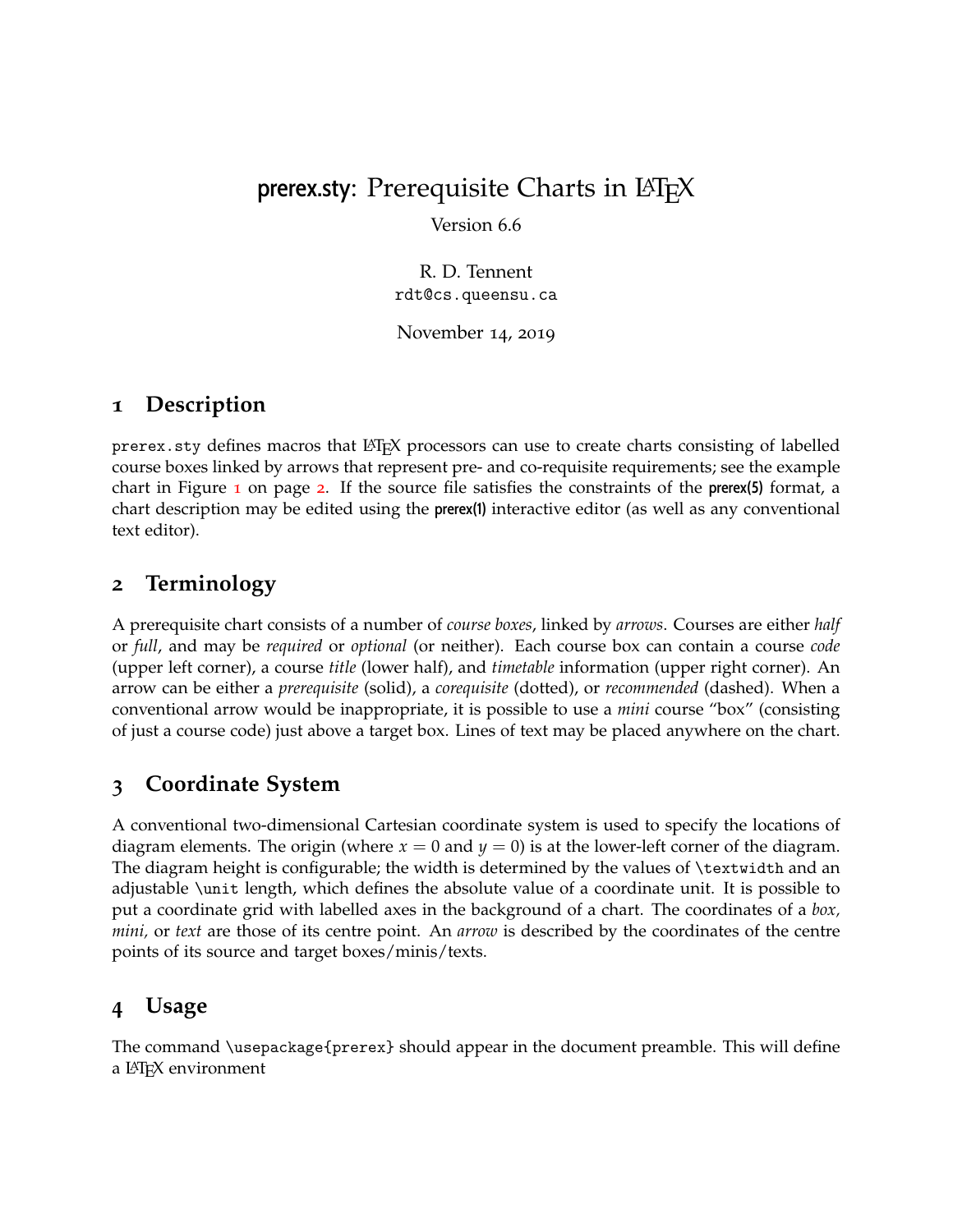

#### **Notes**

• A solid arrow  $\longrightarrow$  indicates a required prerequisite, a dotted arrow  $\cdots$  indicates a corequisite (to be taken before or concurrently), and a dashed arrow  $---$  indicates a recommended prerequisite. Core courses are in **bold** boxes; other courses (i.e., options or prerequisites) are in light boxes.

• Timetable abbreviations: M, T, W, Th, F=Mon, Tue, Wed, Thur, Fri, resp.; no=not offered.

 $\bullet$  ...

#### <span id="page-1-0"></span>Figure 1: A Prerequisite Chart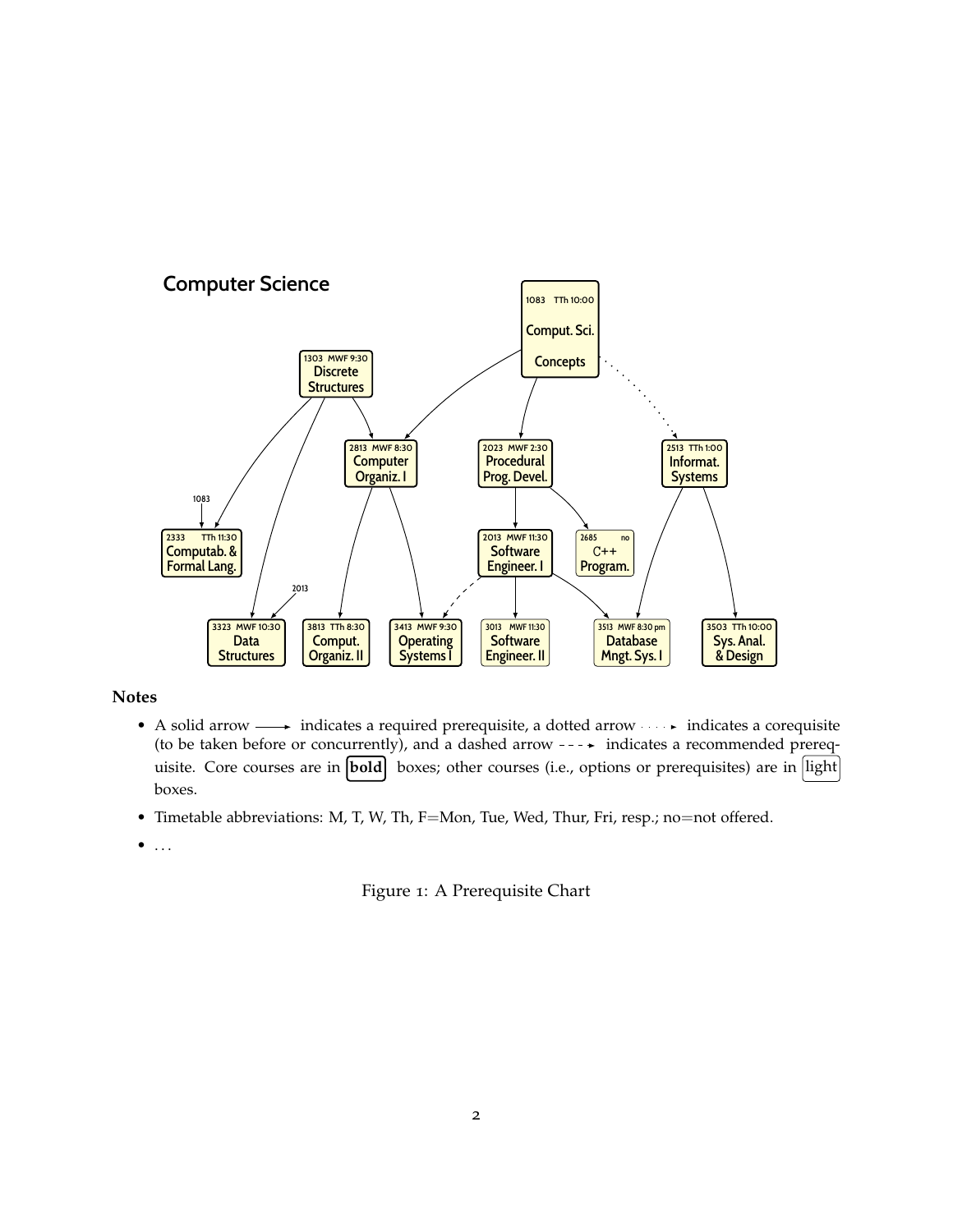\begin{chart}  $\cdots$  \end{chart}

within which the commands described in the following sub-sections may be used to produce course boxes, minis, texts, and arrows. The order of commands is not significant except that the commands for the source and target boxes of an arrow should precede the command for the arrow, and the \grid command, if present, should precede other chart commands.

#### **4.1 Course Boxes**

The commands producing course boxes have the following forms:

```
\halfcourse x, y :{ code }{ title }{ timetable }
\reqhalfcourse x, y :{ code }{ title }{ timetable }
\opthalfcourse x, y :{ code }{ title }{ timetable }
\fullcourse x, y :{ code }{ title }{ timetable }
\reqfullcourse x, y :{ code }{ title }{ timetable }
\optfullcourse x, y :{ code }{ title }{ timetable }
```
where *x*, *y* are the coordinates of the centerpoint of the box, relative to the origin of the coordinate system at the lower-left corner of the diagram. The *code*, *title*, and *timetable* arguments are arbitrary (well-bracketed) text, possibly with LATEX markup.

The following are similar but take an additional argument to specify the (non-default) background color of the course box:

\halfcoursec *x*, *y* :{ *code* }{ *title* }{ *timetable* } { *color* } \reqhalfcoursec *x*, *y* :{ *code* }{ *title* }{ *timetable* } { *color* } \opthalfcoursec *x*, *y* :{ *code* }{ *title* }{ *timetable* } { *color* } \fullcoursec *x*, *y* :{ *code* }{ *title* }{ *timetable* } { *color* } \reqfullcoursec *x*, *y* :{ *code* }{ *title* }{ *timetable* } { *color* } \optfullcoursec *x*, *y* :{ *code* }{ *title* }{ *timetable* } { *color* }

#### **4.2 Mini Course Boxes and Texts**

A mini course "box" is produced by a command of the form

```
\mini x, y :{ code }
```
A paragraph of text is produced by a command of the form

\text *x*, *y* :{ *text* }

There are several differences between minis and texts. The maximum length allowed for a coursecode may be less than that for texts. A sans-serif font and a reduced font size is used for a course-code. A course-code may be hyperlinked but a text is not (except when the coordinate grid is on).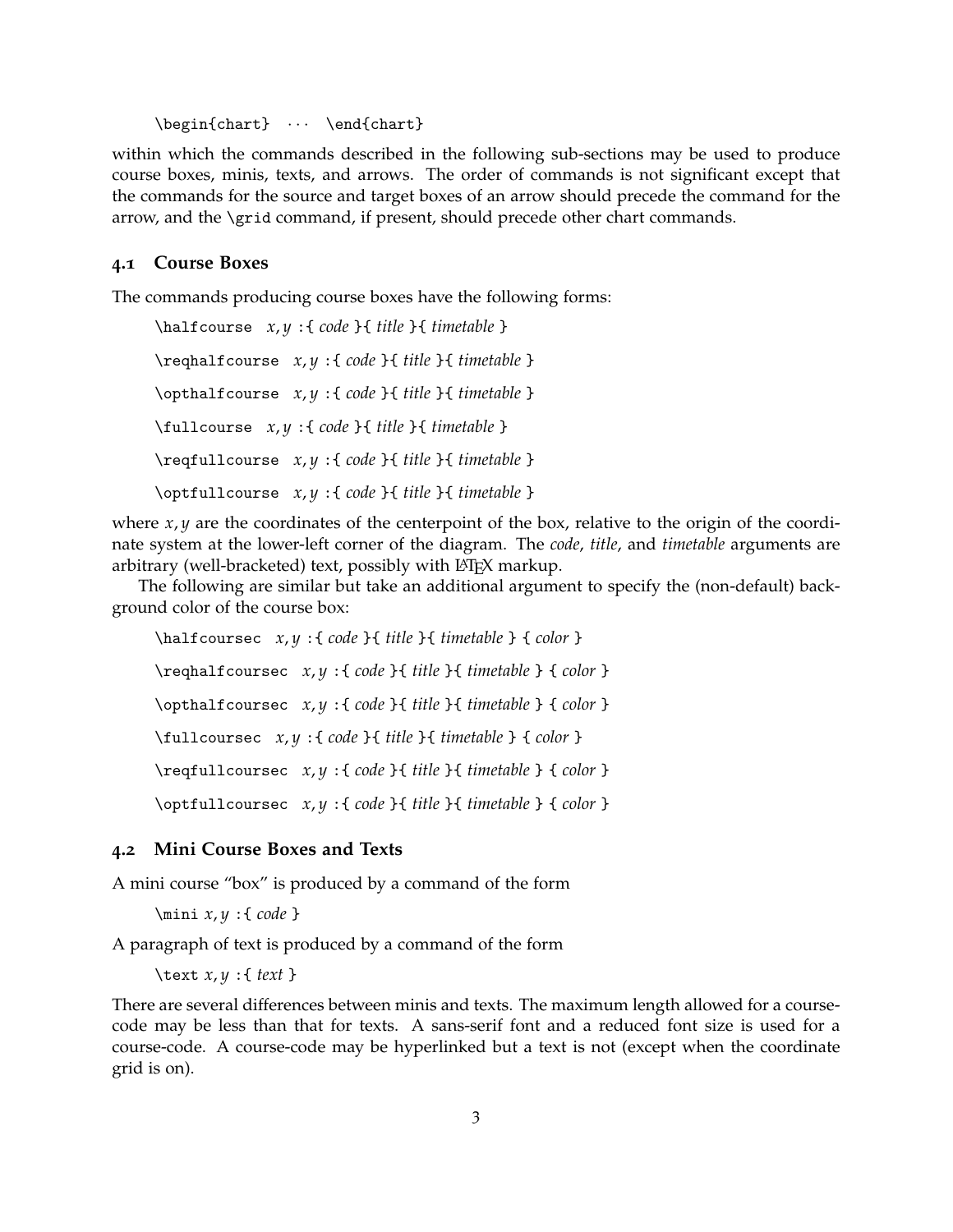#### **4.3 Arrows**

Arrows between course boxes (or minis or texts) are produced by commands of the form

\prereq *x*0, *y*0, *x*1, *y*1: \coreq *x*0, *y*0, *x*1, *y*1: \recomm *x*0, *y*0, *x*1, *y*1:

These produce, respectively, solid, dotted, and dashed arrows from the course box (or mini or text) centered at coordinates  $x_0$ ,  $y_0$  to the entity centered at coordinates  $x_1$ ,  $y_1$ .

Arrows by default have a non-zero curvature (unless they are very short). It is possible to override the default curvature for a particular arrow by using the instructions

\prereqc *x*0, *y*0, *x*1, *y*1; *c*: \coreqc *x*0, *y*0, *x*1, *y*1; *c*: \recommc *x*0, *y*0, *x*1, *y*1; *c*:

where *c* is an integer in the range 0–100 specifying the desired curvature; for example,  $c = 0$  will produce a straight arrow. Negative curvatures are also allowed. To change the default curvature for all arrows, the user program may redefine the \DefaultCurvature command.

#### **4.4 Web Links**

Course boxes and minis may be hyperlinked. The default URL for course boxes is *coursecode*.html where *course-code* is the *code* argument of the course box. The URL scheme may be changed by the user by re-defining the \CourseURL command; see Section [7](#page-5-0).

#### **4.5 Coordinate Grid**

The following command produces a coordinate grid with labelled axes, which is useful while editing a diagram:

\grid

This is normally placed before all the other chart commands so that grid lines are in the background, covered by course boxes, minis, texts, and arrows, as in Figure [2](#page-4-0) on page [5](#page-4-0).

The \grid command also redefines the CourseURL command so that, in suitable PDF viewers, if the mouse cursor is placed over a box, mini, or midpoint of an arrow, the *coordinates* of the box/mini/text(or the coordinates of the source *and* target of the arrow) will be displayed either in the status bar or in a "tooltip." This coordinate display make it easier to edit chart descriptions. When the grid is on, the mid-point of every arrow is highlighted by a "bullet".

The prerex package at <http://mirror.ctan.org/graphics/prerex/> contains source code for a graphical frontend vprerex to the prerex editor. It incorporates a minimalistic prerexenabled PDF viewer which allows coordinates of course boxes, arrows, and background points to be captured in the X selection clipboard (for pasting into a command being composed at the prerex prompt).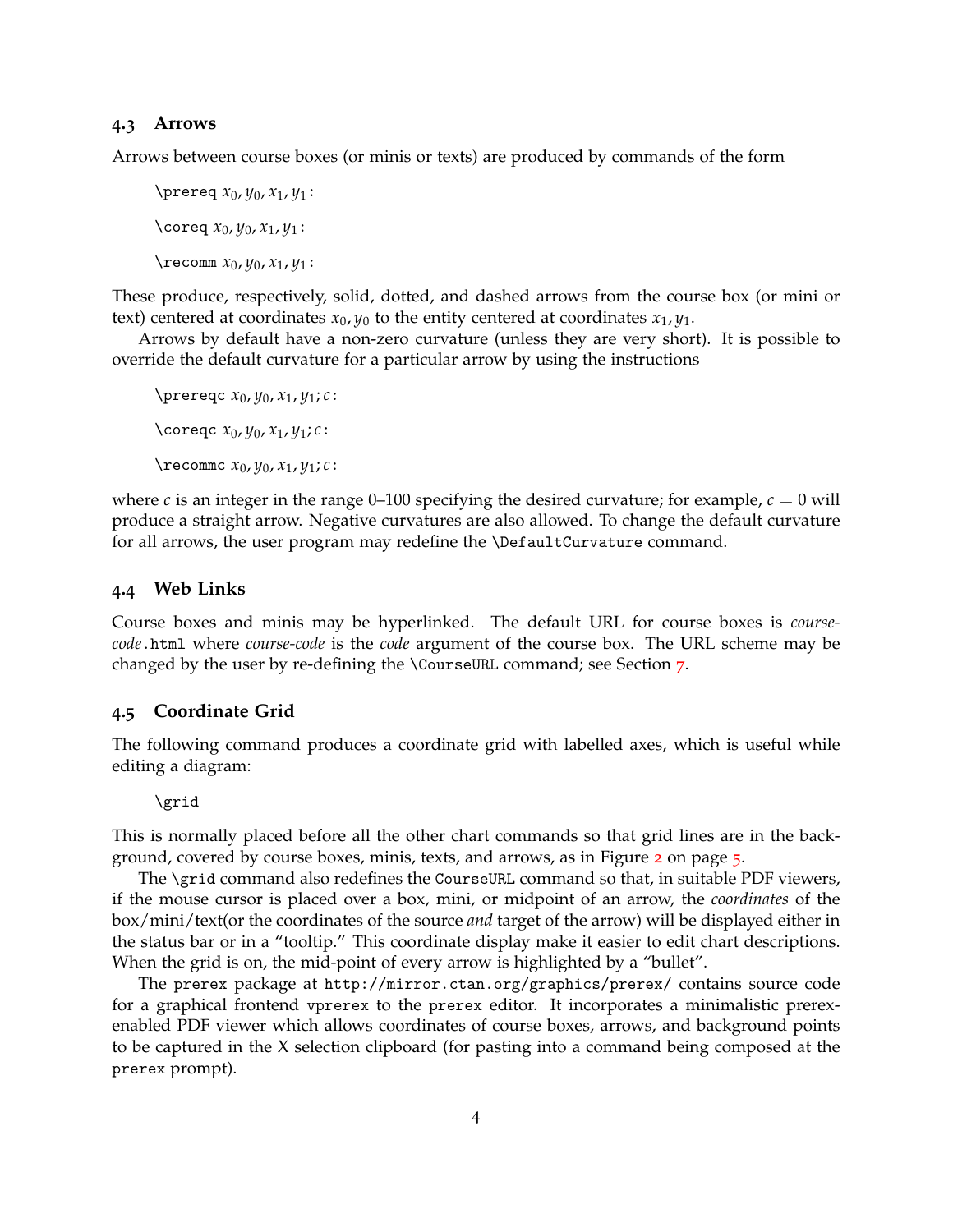

<span id="page-4-0"></span>Figure 2: A Prerequisite Chart with a Coordinate Grid

#### **4.6 Stand-Alone Commands**

The following commands may be used outside a chart environment, such as in the explanatory notes for a chart:



### **5 Dependencies**

This implementation of prerex.sty uses pgf (version 3.0.0 or later) with add-on package tikz. The following additional packages are used: multido, relsize, calc, textcomp, xcolor, and hyperref. *Either* pdflatex *or* xelatex *or* latex, followed by dvips and, possibly, ps2pdf *or* latex (with suitable driver options), followed by either dvipdfmx or dvisvgm may be used.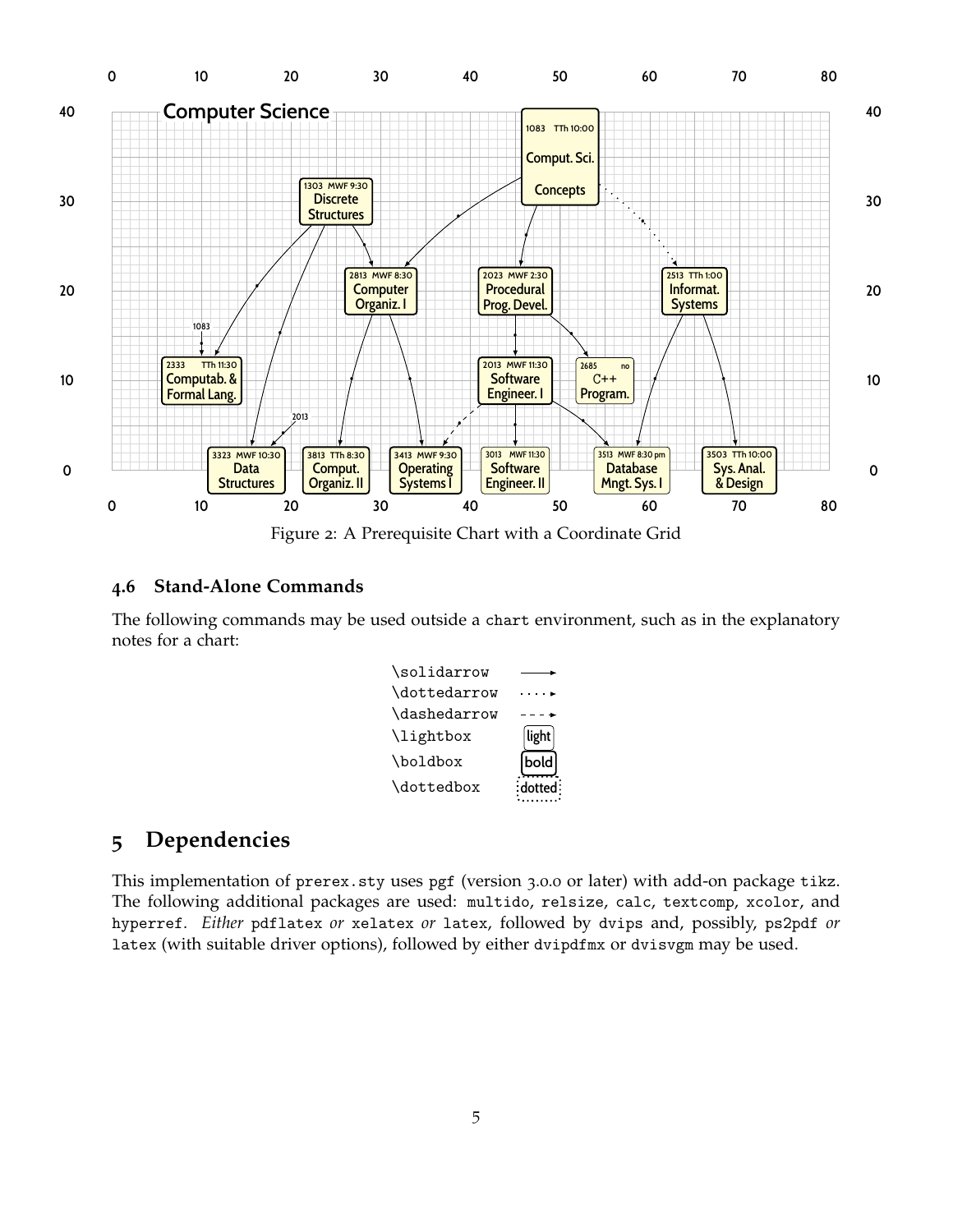### **6 Installation**

- 1. install the most recent version of pgf from <http://sourceforge.net/projects/pgf/>.
- 2. copy prerex.sty to *your-texmf-tree*/tex/latex/misc
- 3. copy doc/prerex.{tex,pdf} to *your-texmf-tree*/doc/latex/misc
- 4. if necessary, refresh the TEX database (e.g., texhash)
- 5. on a Unix-like system, copy doc/prerex.5 and doc/prerex.sty.7 to sub-directories of a man directory on your MANPATH

# <span id="page-5-0"></span>**7 Configuration**

The following are defined by the style file but may be re-defined by the user:

```
\newcommand{\DefaultCurvature}{20}
```
where the argument should be in the range 0–100; 0 means no curvature.

```
\newcommand{\CourseURL}[3]{./#3.html}
```
where the arguments supplied at the call are the *x* and *y* coordinates of the box or mini and the course code.

\newcommand{\background}{yellow!15}

which specifies the default background color of course boxes.

```
\setlength{\unit}{5.7816pt}
```
which defines the absolute size of a coordinate unit; this yields 10 pixels per coordinate unit if the chart is converted to an image at 125 dpi.

```
\newcommand{\dpi}{125}
\newcommand{\PixelsPerUnit}{10}
\setcounter{diagheight}{75}
```
which is the *y*-coordinate of the top of the diagram (reduced to 65 in landscape mode); the nominal diagram width is  $\text{t} + \text{t} + 10$ .

The following define the thicknesses of the three kinds of arrows, and the thickness of bold boxes:

```
\newcommand{\solidwidth}{0.5pt}
\newcommand{\dottedwidth}{0.8pt}
\newcommand{\dashedwidth}{0.5pt}
```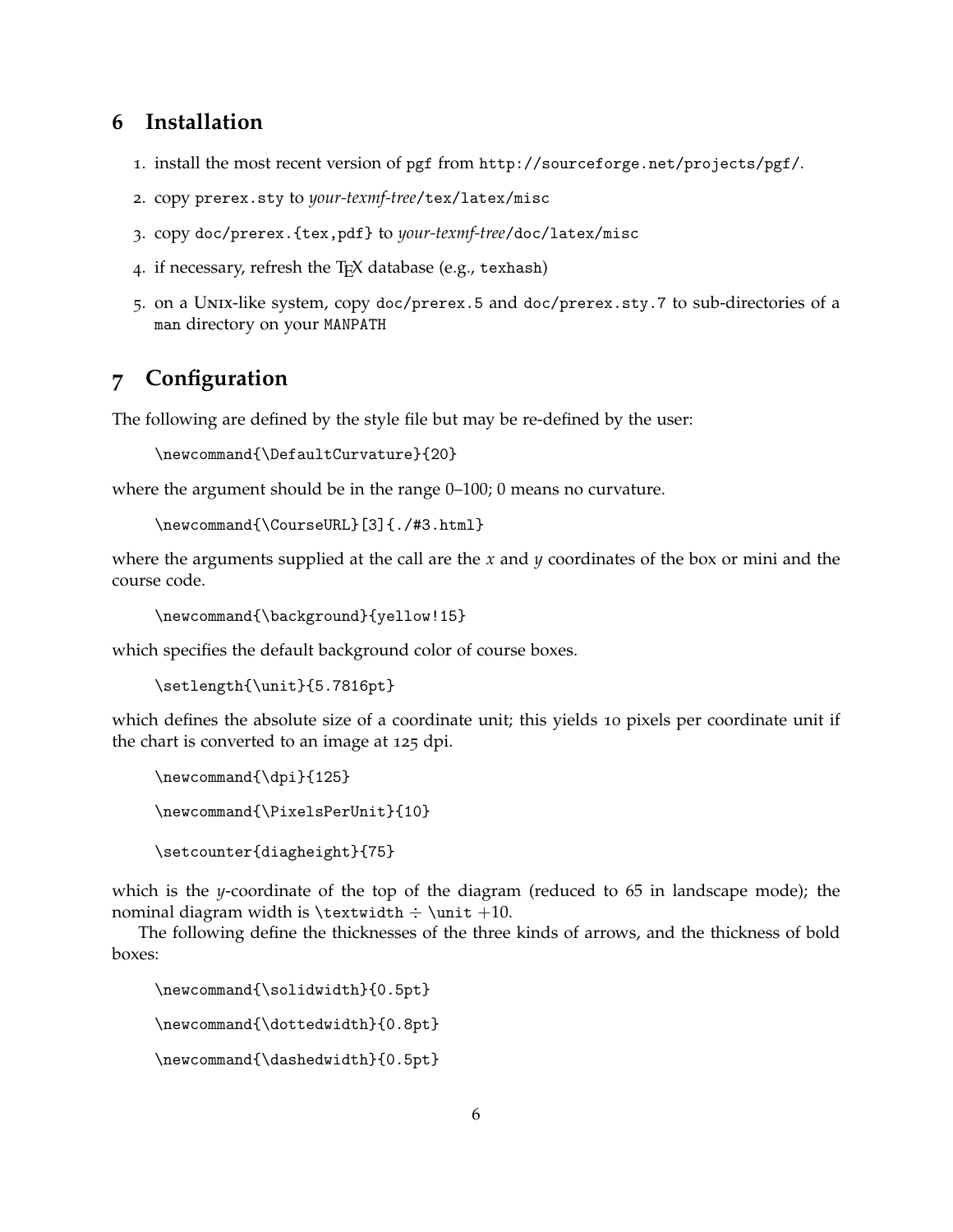```
\newcommand{\boldwidth}{1.0pt}
```
The following command is used to change to a smaller size for course codes, timetable information, and mini-course codes:

\newcommand{\smallersize}{\relsize{-3}}

The following command defines the baseline adjustment for the stand-alone arrows and boxes; this parameter is font-dependent.

```
\newcommand{\baselineAdj}{-0.5ex}
```
### **8 Conversion to Scalable Vector Graphic Format**

Scalable Vector Graphics (SVG) is an emerging standard for high-quality graphics. It is supported by all modern browsers natively, making it ideal for posting charts on the web. An SVG image is comparable in quality to a chart in PDF and, when compressed, is comparable in size. The  $divisvgm<sup>1</sup>$  $divisvgm<sup>1</sup>$  $divisvgm<sup>1</sup>$  program may be used to produce a (compressed) SVG image directly from latex output, provided suitable class options are used.

Another approach is to use pdf[2](#page-6-1)svg<sup>2</sup>, a small program that uses poppler and cairo libraries to convert a PDF page to a scalable vector-graphic image.

Unfortunately, many web *servers* are not properly configured for svgz (or even svg) content. If you encounter this problem, try renaming the file to have extension  $\text{I}$  svg.gz; otherwise, check out the information appropriate to your server software below:

- apache<sup>[3](#page-6-2)</sup>
- Microsoft Internet Information Services (IIS)<sup>[4](#page-6-3)</sup>
- ngin $x^5$  $x^5$
- thttpd<sup>[6](#page-6-5)</sup>
- lighttpd<sup>[7](#page-6-6)</sup>
- cherokee $8$
- hiawatha<sup>[9](#page-6-8)</sup>

<span id="page-6-0"></span><sup>1</sup><http://dvisvgm.sourceforge.net/>; also available from CTAN and in TeXLive.

<span id="page-6-1"></span><sup>2</sup><http://www.cityinthesky.co.uk/opensource/pdf2svg/>

<span id="page-6-3"></span><span id="page-6-2"></span><sup>3</sup><https://htaccess.wordpress.com/2008/07/16/sending-correct-content-type-headers-with-htaccess/> <sup>4</sup><http://forums.iis.net/t/1175276.aspx>

<span id="page-6-4"></span><sup>5</sup><http://trac.nginx.org/nginx/ticket/372>

<span id="page-6-5"></span><sup>6</sup><https://lists.w3.org/Archives/Public/www-svg/2014Mar/0092.html>

<span id="page-6-6"></span><sup>7</sup><http://redmine.lighttpd.net/issues/2579>

<span id="page-6-7"></span><sup>8</sup><https://github.com/cherokee/webserver/issues/101>

<span id="page-6-8"></span><sup>9</sup><https://www.hiawatha-webserver.org/forum/topic/1628>